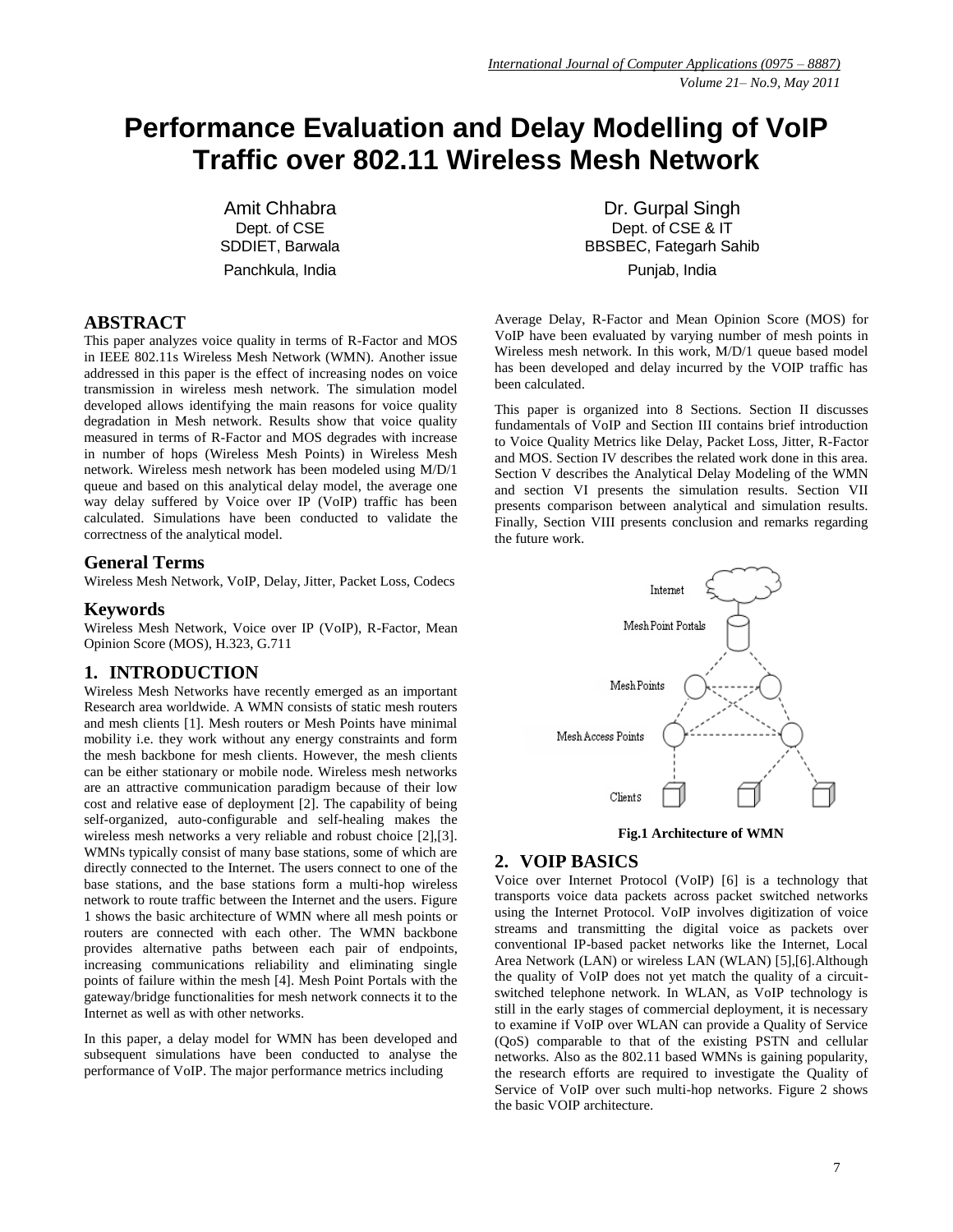In a typical VoIP application, a voice signal is sampled, digitized, and encoded using a given algorithm/coder. The encoded data is packetized and transmitted using RTP/UDP/IP [7]. At the receiver's side, data is de-packetized and forwarded to a jitter buffer, which smoothes out the delay incurred in the network. Finally, the data is decoded and the voice signal is reconstructed. In a VoIP system, the total mouth-to-ear delay is composed of three components: codec delay, jitter delay, and network delay. However, WMNs are multi-hop in nature and add additional delay when VoIP traffic is passed over them. Also the delay added by WMN depends on the number of wireless hops over which the traffic has travelled.



**Fig.2. VOIP Architecture**

# **3. VOICE QUALITY METRICS IN WIRELESS MESH NETWORK**

VoIP has become a killer application and is gradually being tested over emerging areas like Wireless mesh networks. There are various challenges for VoIP in WMN. To date some efforts have been carried out to investigate the performance of VoIP over Wireless Mesh Network [11],[12],[13],[14], and there are many challenging issues which still remains to be resolved.

There are many factors that affect the quality of voice over Wireless mesh network. The quality of a VoIP call [10] is impacted by several parameters such as delay, delay jitter, packet loss and so on. These parameters are determined by the performance of codecs, echo control, buffering and type of network [6],[7].

Delay is the time taken by the VoIP packet to travel from mobile node to gateway in a WMN. Delay can be measured in either oneway or round-trip delay. A typical VoIP traffic can tolerates up to 150 ms end to end delay in a single direction before the quality of the call becomes unacceptable.

Jitter is the variation in packet measured over time. If the delay of transmissions varies too widely in a VoIP call, the call quality is greatly degraded. The amount of jitter tolerable on the network is affected by the depth of the jitter or playout buffer on the network equipment in the voice path. The more jitter buffer available, the more the network can reduce the effects of jitter. Most VoIP

endpoint devices have jitter buffers to compensate for network jitter. The acceptable level of jitter in a network should be less than 2ms.

Packet loss is losing packets along the data path, which severely degrades the voice application. Voice is not tolerant of packet loss. Even 1% packet loss can "significantly degrade" a VoIP call. Packet loss can occur because of several reasons: a packet can be discarded in a router because of buffer overflow or because the arriving packet is corrupted, the packet can be accidentally misrouted or be lost because of a link failure.

In this, research work investigates the performance of VoIP traffic as dependent on number of mesh nodes in a multi-hop 802.11based WMN.

## **3.1 R-Factor and Mean Opinion Score**

The most reliable method for evaluating the voice quality is the Emodel[8][9] defined by the International Telecommunication Union-Telecommunication (ITU-T). An ETSI work group developed the E-Model also known as European telecommunications Standards Institute (ETSI) Computation Model. The E-Model defines an analytical model for prediction of VoIP quality based on various network impairment parameters such as packet loss, delay, codec type, noise etc.

E-Model gives a single, overall measure of conversational voice quality called the rating factor (R-Factor) [9].R Factor includes the effect of mouth-to ear delay and losses in packet-switched networks and is given by the following relation

$$
R = R_0 - I_s - I_d - I_e + A
$$

Where  $R_0$  is voice quality without distortion. Usually it is equal to 100,  $I_s$  impairments caused due to echo and packet loss,  $I_d$ corresponds to impairment level caused by delay and delay jitter,  $I_e$  represents the impairment caused by encoding. A is expectation factor that a user can tolerate.

An R-factor between 50 and 60, 60 and 70, 70 and 80, 80 and 90, or 90 and 100 indicates poor, low, medium, high, or best voice quality, respectively. Different approaches have been used to translate these ratings into an overall single measure from which speech quality can be judged. A popular approach is to calculate the arithmetic mean of scores known as a mean opinion score (MOS). A MOS ranges from a minimum of 1 to a maximum of 5. A MOS of 4.0 or higher is considered toll quality, and a lower limit of 3.0 is suggested for usable telephony. R and MOS are related as follows

$$
MOS = 1 + 0.035 R + 7 * 10^{-6} R(R - 60)(100 - R)
$$

A buffer in the receiving device always compensates for jitter (delay variation). If the delay variation exceeds the size of the jitter buffer, there will be buffer overruns at the receiving end, causing packet loss to occur.

The VoIP QoS in WMN partly also depends on the types of voice codec used [6],[7]. The primary function of a voice codec is to perform analog/digital voice signal conversion and digital compression. There are many codecs available for digitizing speech. Table 1 gives some of the characteristics of a few standard codecs. Among three commonly used codec [8] in Internet telephony are G.711, G.723.1 and G.729. These codecs differ in their coding rate (bps), frame rate (frames/s), algorithmic latency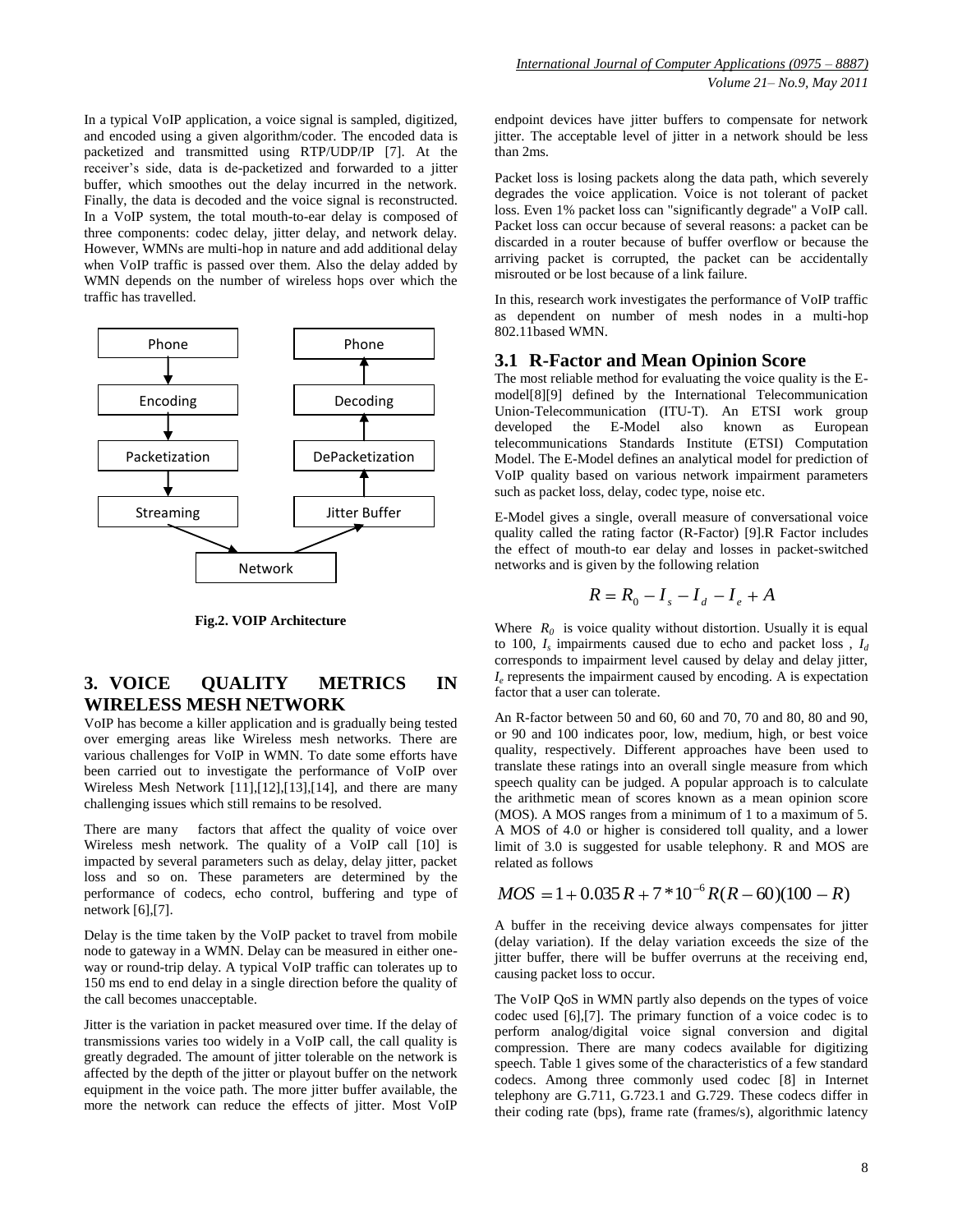that influences the speech quality or Mean Opinion Source (MOS) in a VoIP network. Payload size for each codec depends on the codec speed or data rate. The G.711 has speed of 64 Kbps and if each speech packet size is of 20 ms, then the payload size for G.711 will be of 160 bytes.

 $(ms/sec)$ ] ( )]/[8( / )\*1000 *speech packetsize ms bits byte*  $PayloadSize(bytes) = [code expected(bits/sec)*$ 

Payload size of 160 bytes for G.711 codec means that the codec produces 160 bytes chunks of VoIP traffic every 20 ms interval. The G.711 codec gives the best voice quality, since it performs no compression, introduces the least delay, and is less sensitive than other codecs to packet loss. Other codecs, like G.729 and the G.723 consume less bandwidth by compressing the signal. In this research work, G.711 codec has been used because of its good voice quality and least delay.

**Table 1. Different Attributes of Codecs**

| Codec  | <b>Data Rate</b> | <b>Speech Packet</b> |
|--------|------------------|----------------------|
|        | (kbps)           | Size (ms)            |
| G.711  | 64.0             | $20 \text{ ms}$      |
| G.729  | 8.0              | $20 \text{ ms}$      |
| G.723m | 6.3              | $30 \text{ ms}$      |
| G.723a | 5.3              | $30 \text{ ms}$      |

## **3.2 Call Signaling Protocols**

There are several VoIP call signaling protocols [7] like H.323, SIP, MGCP, and megaco/H.248, which can be used for establishment and management of VoIP traffic in WMN. The signaling refers to establishing a connection or an association between a pair of participants in VoIP call. Signaling protocols must also perform address translation, bandwidth management, authorization, and in some cases make routing decisions. H.323 and SIP are peer-to-peer control-signaling protocols, while MGCP and Megaco are master–slave control-signaling protocols.H.323 and Megaco are designed to accommodate video conferencing as well as basic telephony, but they are still based on a connectionoriented paradigm, despite their use for packet communications systems. The Voice-over-IP Activity Group of the International Multimedia telecommunications Consortium (IMTC) recommends H.323, which had been developed for multimedia communications over packet data networks. These packet networks might include LANs or WANs. H.323 was originally developed for videoconferencing over a packet based network, but was quickly adopted for Voice over IP.The main function of the protocol is to perform call control and management on an IP network. In this research work we have used H.323 as a signaling protocol for VoIP in wireless mesh network.

## **4. RELATED WORK**

VoIP over WMN has witnessed significant research activity in the recent past. Literature review reveals considerable research work conducted in this area. Akyildiz et. al. in [1] presents an excellent survey on wireless mesh network. Introductory studies on Wireless Mesh Networks including its types, applications, implementation, problems and perspectives have been presented in [2],[3],[4]. Work specifically focusing on VoIP systems including the choice of codec and call signaling protocols have been presented in [5],[6],[7]. Authors in [8],[9] present a voice quality measurement tool based on ITU-T E-Model in which quality metrics like R-Factor and Mean Opinion Score have been defined. Analyses conducted in [10] reveal that even single additional VoIP call in the cell could degrade the quality of all the ongoing VoIP calls. In [11],[12],[13], the authors propose various voice quality measures such as delay, jitter, loss rate and R-Score and also propose an Interference capacity model for a wireless mesh network. Several performance optimization schemes like packet Aggregation, Header Compression and Label Based Forwarding have been proposed to enhance the performance of voice in wireless mesh network in [14].

Authors in [15] have performed analysis of Delay and throughput using M/D/1 queuing theory by modeling the gateway nodes as independent M/D/1 queue stations, and derived closed-form solutions for the bottleneck delay and throughput with linear and grid topologies of wireless mesh network. In [16] authors have analyzed the throughput, packet loss, and delay and also consider the impacts of interference on modeling the mesh hop nodes as  $M\setminus M\setminus 1$ . Sunny et. al. in [17] have solved the problem of modeling the average delay in an IEEE 802.11 DCF wireless mesh network with a single root node under light aggregate traffic in Wireless Mesh Networks using M\M\1 Queue. In [18], authors have given various delay components to be aggregated to calculate the overall end to end delay for voice traffic. Literature review reveals that WMN has emerged as a useful technology for various real time applications. This provides motivation for conducting investigation into VoIP performance of WMN.

In this paper, the performance of VoIP over WMN is dependent on number of nodes or mesh routers modeled as linear mesh linear topology. In WMN, the backbone is mainly fixed as the route followed by the traffic is fixed or static. So, under these assumptions, the WMN can be considered as a linear multi-hop network that could be modeled as M/D/1 Queue [19].

# **5. MODELLING THE WMN**

Wireless Mesh Network can be modeled using M/D/1 Queue [19]. It is considered that the WMN consists of n backbone mesh points. The System has been assumed to consist of only one server i.e. the gateway through which the traffic is forwarded onto the Internet. The arrival process has been assumed to be Poisson distributed where as the service time is deterministic. Under such assumptions the system can be modeled by using M/D/1 queue.

This model has been used to find the average delay taken by the VoIP packets from source mesh point to destination mesh point. Each mesh router is a station in the equivalent queuing network representation. The average delay is the expectation of packet delay over all packets. This work has been restricted to intra mesh communication scenarios i.e. cases where mesh clients communicate with each other using the mesh router backbone.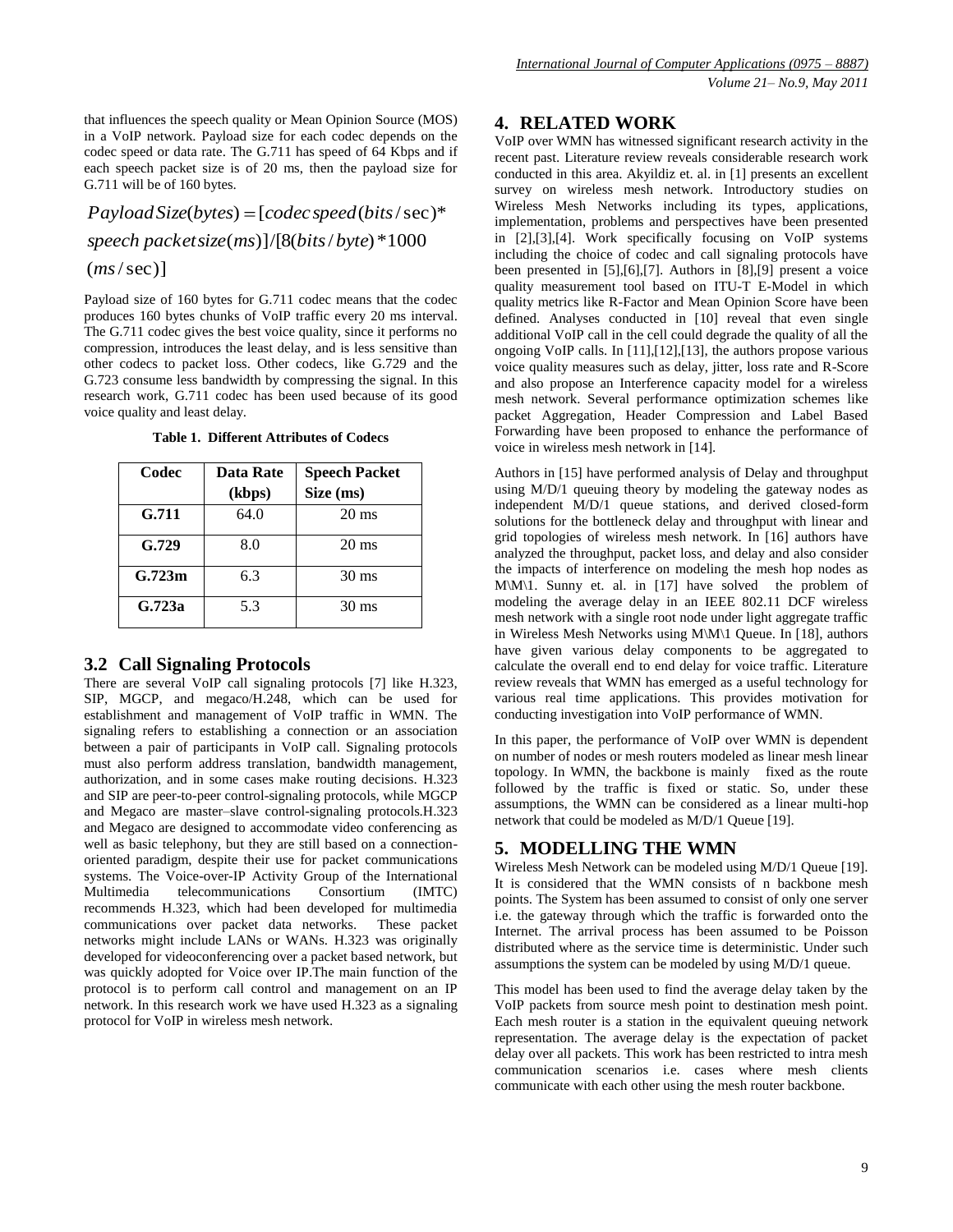With Assumption of M/D/1 Queuing theory, the voice packets arrive according to a Poisson process with mean arrival rate  $\lambda$ , and packets are processed in a deterministic manner with service time s. Suppose that packets are processed in the order they arrive and that Xi is the service time of the ith arrival. We assume that each random variable (X1, X2…) is identically distributed and identical for all voice packets.

$$
Let s = E[X] = 1/\mu = AverageServiceTime
$$

$$
E[X^2] = Second moment of service Time
$$

According to Pollaczek-Khinchin (P-K) formula: For a General Distribution,

$$
W = \lambda E[X^2]/(2^*(1-\rho))
$$
 (1)

Where, W is the expected wait time in queue and  $\rho$  is the utilization factor.

$$
\rho = \lambda / \mu = \lambda E[X]
$$

Applying little's formula to W, we get the expected number of packets in the queue as NQ and the expected number in the system as N:

$$
NQ = \lambda W
$$
  
\n
$$
NQ = \lambda^2 E[X^2]/(2*(1-\rho))
$$
  
\n
$$
N = \rho + \lambda^2 E[X^2]/(2*(1-\rho))
$$

When service time is identical for all voice packets i.e. if M/D/1 theory is applied,

$$
E[X^2] = 1/\mu^2
$$

Now, the total average packet Queuing delay = Service time +Waiting time in Queue. Therefore, total time taken by VoIP packets in queue and service in a wireless network can be represented as:

$$
Q_d = E[X] + \lambda E[X^2]/(2^*(1-\rho))
$$
  
\n
$$
Q_d = s + \lambda s^2 / (2^*(1-\lambda s))
$$
\n(2)

where,  $Q_d$  is the average queuing delay taken by VoIP packets to reach from source client to destination via a mesh router in a network. Now for a Wireless Mesh Network having n mesh routers, the Eq.(2) can be changed to Eq. (3) by changing  $\lambda$  by nλ. In case of n mesh routers, the net arrival rate will become nλ.

So, the average queuing delay incurred by VoIP packets from source mesh client to destination (Internet gateway in this case) in a Wireless Mesh Network having n mesh routers [15] can be expressed as equation:

$$
Q_{nd} = s + n\lambda s^2 / (2*(1 - n\lambda s))
$$
 (3)

## **5.1 Packet Aggregation**

As, we are using G.711 encoder, the default packetization interval for 160 byte payload is 20 ms i.e. voice packets are transmitted at the rate of  $\lambda = 50$  packets per second. Taking service time s equal to .01 sec. By increasing the number of mesh points i.e. value of n in Eq. (3), we get negative value for queuing delay for using more than 1 mesh node. It is due to high value of arrival rate  $\lambda$  of voice packets. So, we can decrease this arrival rate by aggregating the packets to a super packet to transmit them at higher packetization interval.

Packet aggregation [14] multiplexes VoIP packets from different connections into one large packet. It aggregates various data packets into a frame to reduce protocol header overhead.

If we consider a VoIP packet of payload 160 bytes emitted once in 20 ms, then we can merge 5 packets into one giving 800 bytes emitted once in 100 ms. With a 100 ms sample period corresponding to a rate of 10 packets per second, the payload size is  $(64000*100)/(8*1000) = 800$  bytes. So, more the value of sample period, lesser will be the arrival rate. Figure 3 show the increase of Analytical Queuing Delay for voice packets with increase in number of mesh points.



#### **Fig.3. Analytical Average Queuing Delay with varying mesh routers**

Total delay in VoIP applications is comprised of packetization delay, queuing delay, propagation delay, encoding/decoding delay, transmission delay and jitter buffer delay. The end to end delay D for VoIP traffic in wireless mesh network in one direction from sender to receiver can be represented by the expression [18]:

$$
D = P_d + Q_{nd} + J_d + \sum_{\substack{For each mesh node i \\ 1 \le i \le n}} (PR_i + T_i)
$$
 (4)

where  $P_d$  is the packetization delay introduced by encoder G.711 at the source. As, we are using G.711 encoder, the default packetization delay for 800 byte payload will be 100 ms.  $O_{nd}$  is the Queuing Delay for mesh network having n mesh nodes which can be calculated from Eq. (3).

 $J_d$  is the Jitter delay incurred by the jitter buffer. In this case, we are taking no jitter buffer delay.  $PR_i$  and  $T_i$  are the propagation and transmission delay incurred at each mesh node i in the path from the sender to the receiver. Finally, we can aggregate all the delays to find the total average one way delay of VoIP traffic from source mesh client to destination.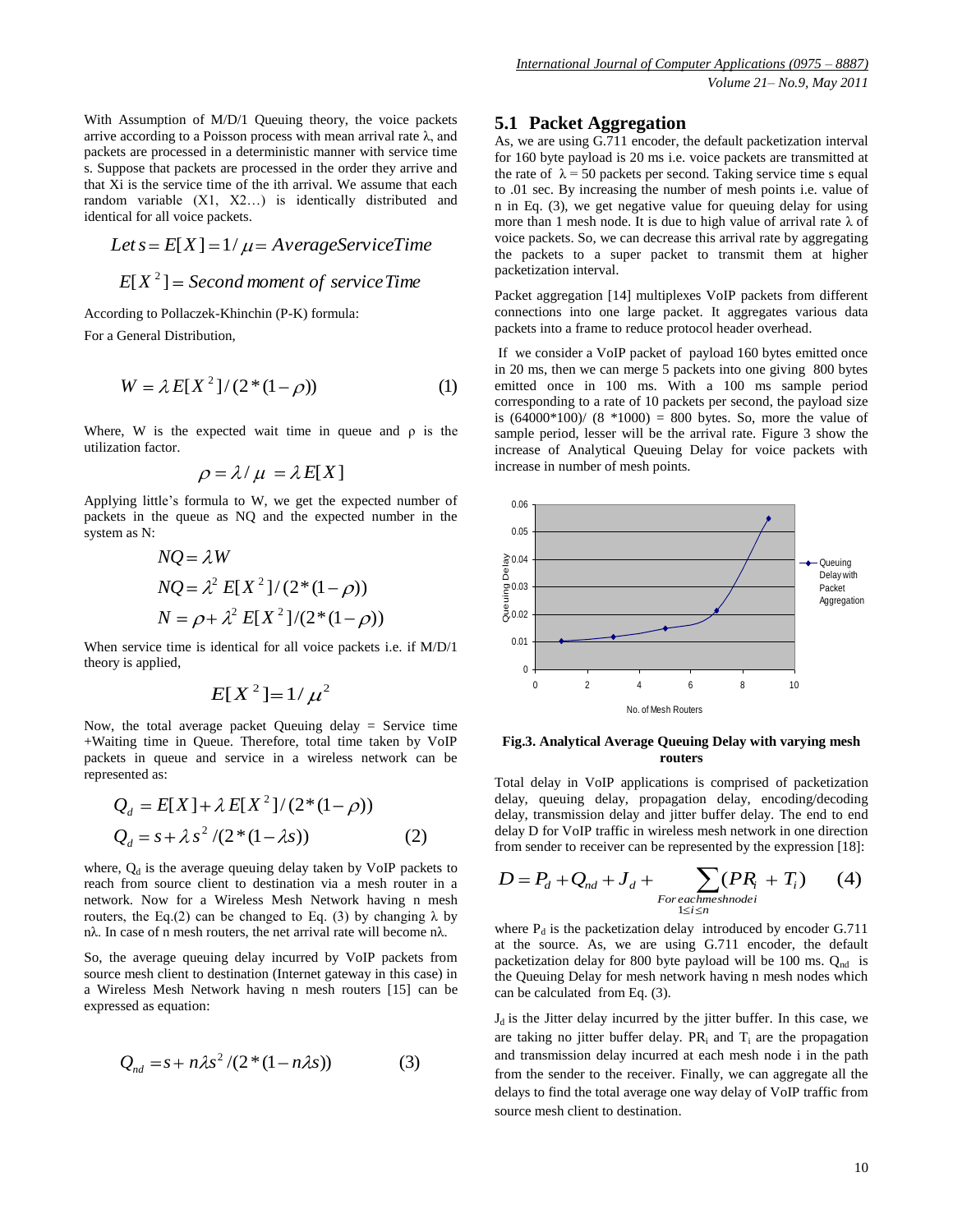

**Fig.4. Analytical Average one way Delay from VoIP source to destination with packetization delay of 100 ms**

Figure 4 represents increase in Analytical Average one way Delay of voice in Wireless Mesh Network computed using Eq. (4). Voice is passed from source to destination with varying mesh nodes with packetization delay of 100 ms.

## **6. SIMULATION AND RESULTS**

To verify the correctness of the model, a WMN scenario has been simulated using Qualnet simulator. Qualnet[20] is a discrete event simulation system having a robust graphical user interface which covers all aspects of the simulation from scenario creation, topology setup, integration of custom protocols, through real-time execution of network models from within the GUI, animation, to post-simulation statistical analysis. Qualnet has been used to simulate high-fidelity models of wireless networks with as many as 50,000 mobile nodes.

Six scenarios of wireless mesh network have been considered in the simulation. The number of mesh nodes or mesh points has been varied in the network to see the influence of the network size on the performance of VoIP traffic in WMN. In the first scenario, the source and destination has been separated by only one mesh access point or hop and then in further scenarios number of mesh access points or hops have been increased to 3, 5, 7, 9 and 11 hops respectively. In each case 5 simulation instances have been run with different seeds. After that average is taken for different cases of a scenario to produce the result.

Figure 5 shows a Scenario Designer Window in Qualnet having five Mesh Routers or Mesh Points numbered 1, 2, 3, 4 and 5 respectively. All nodes are interlinked with each other through wireless subnet and VoIP Traffic is passed between mobile clients numbered with 6 and 7 with interval of 20 ms.



**Fig.5. Scenario Designer Window of Qualnet**

Figure 6 shows the graph which represents the degradation of voice quality in terms of Mean Opinion Score (MOS) with increase in number of hops (Mesh Routers) in wireless mesh network.



**Fig.6. MOS vs No. of Mesh Routers**

As we can see in Fig. 6, up to 7 mesh routers voice quality in terms of MOS degrade in almost linear manner but voice quality greatly reduces when more than 7 mesh routers have been introduced in a wireless mesh network. From the graph, it can be seen that voice quality decreases in an exponential manner with increase in number of mesh routers. Fig. 7 shows the degradation of R-Factor with increase in number of hops.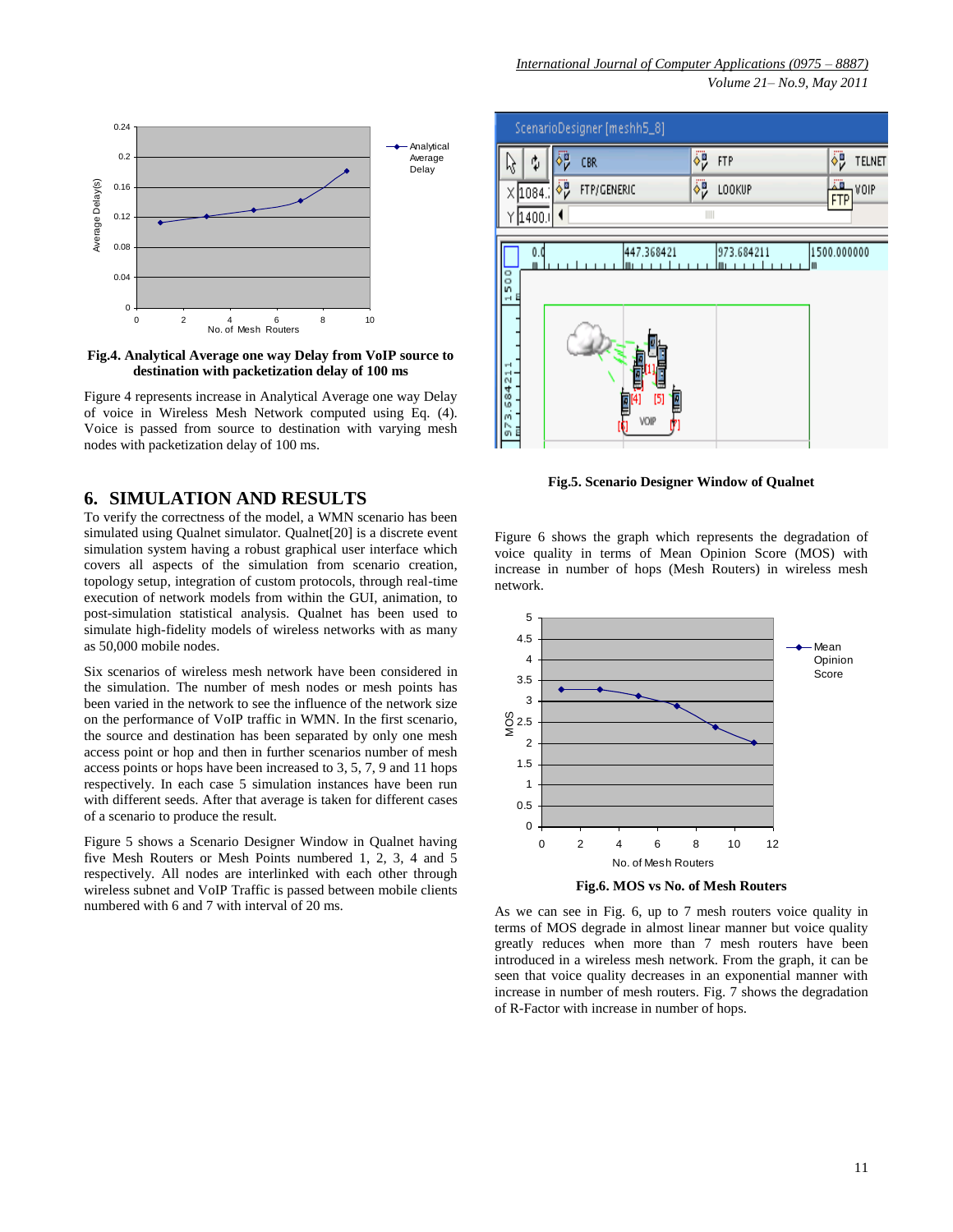

**Fig.7. R-Factor vs. No. of Mesh Routers**

Fig. 8 shows the increase in Average one way Delay with increase in number of mesh routers in a wireless mesh network when VoIP traffic is transmitted with packetization interval of 20 ms.



**Fig. 8: Average one way delay with varying mesh routers with packetization interval of 20 ms**

## **7. VALIDATION**

Finally the comparison between the theoretical and simulation results has been presented. For the analytical computation of mean delay from Eq (4), the arrival rate  $\lambda$  is taken as 10 pps. The value of n i.e. the number of hops has been varied. Validation tests were run multiple times to determine the accuracy of the analysis. Extensive simulations have been conducted to verify the analytical results.Fig. 9 shows the comparison between Analytical and Simulation Results obtained for average delay incurred by VoIP packets from source to destination with varying number of hops (upto 9) for packetization interval of 100 ms. The simulation results show that the analysis results almost matches the simulation results i.e. both simulation and theoretical delay increases in an exponential manner as the number of mesh hops increases. Thus the M\D\1 model successfully predicts the average delay in wireless mesh networks.



**Fig. 9: Comparison of Simulation and Analytical Average Delay with packetization interval of 100 ms.**

### **8. CONCLUSIONS & FUTURE WORK**

This paper presents analytical model and simulation results of VoIP traffic over 802.11 based WMN in terms of parameters such as average delay, R-Factor and Mean Opinion Score. Estimation of Average delay in VoIP over WMN with varying number of nodes has been carried out using theoretical analysis and compared with simulation results. The developed model can be added to the existing R-factor for predicting R score when WMN is present in the network. Also the upper limit on number of hops in WMN for carrying the VoIP applications can be estimated. In the future work the scenario involving multi-channel multi-radio WMNs can be explored. Also performance of voice in a WMN can be measured and compared for various proactive and reactive routing protocols. Subsequently, the framework could be extended to model the scenario for non-Poisson arrivals and also for different service distributions.

## **9. REFERENCES**

- [1] I.F.Akyildiz, X.Wang, "A Survey on Wireless Mesh Networks", IEEE Comm Mag. 2005, pp.23-30, vol 43(9).
- [2] R. Bruno, M. Conti, and E. Gregori, "Mesh Networks: Commodity Multihop AdHoc Networks", IEEE Comm. Mag., vol. 37, pp. 123–131, March 2005.
- [3] Tzu-Jane and Ju-Wei Chen, "IEEE 802.11 MAC Protocol over Wireless Mesh Networks: Problems and Perspectives", March 2005, 60-63.
- [4] Mahmud, S.A., Khan, S., Khan, SH., Al-Raweshidy, H., "A comparison of MANETs and WMNs: commercial feasibility of community wireless networks and MANETs", Proceedings of the 1st international conference on Access networks, 2006, pp: 36:54, 2006.
- [5] Schulzrinne, H. and Rosenberg, J., "Internet telephony: architecture and protocols - an IETF perspective", Computer Networks and ISDN Systems, Vol. 31, pp. 237-255, Feb.1999.
- [6] Bur Goode, Senior Member, "Voice over Internet Protocol (VoIP)", Proceedings of the IEEE, Vol. 9.
- [7] Trad, F. Munir, H. Afifi, "Capacity Evaluation of VoIP in IEEE 802.11e WLAN Environment", IEEE CCNC 2006 Proceedings, September 2002.